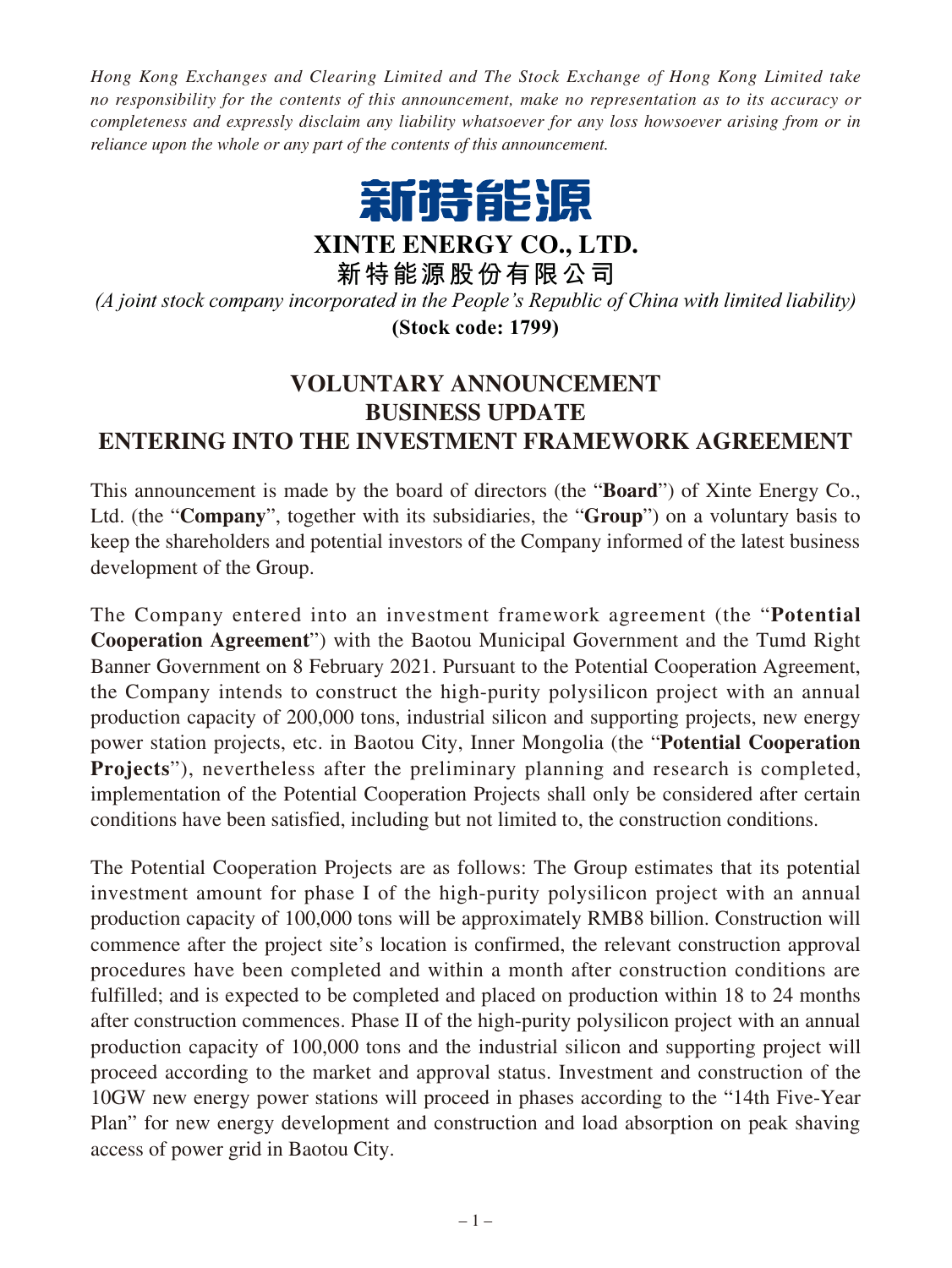Pursuant to the Potential Cooperation Agreement, the Baotou Municipal Government and the Tumd Right Banner Government will provide relevant policy support to the Potential Cooperation Projects to guarantee their construction and development.

The Potential Cooperation Projects are currently in the preliminary planning stage and the Company has not made any decision on the implementation of the Potential Cooperation Projects or the transactions (as defined in Chapter 14 of the Rules Governing the Listing of Securities on The Stock Exchange of Hong Kong Limited (the "**Listing Rules**")) if any; or, if the transactions are to take place, their scope or terms have not been determined. After completing the feasibility study report and obtaining relevant construction approvals, the Company will perform the corresponding decision-making procedures to implement the Potential Cooperation Agreement. As at the date of this announcement, the Company has not conducted any transaction (as defined in Chapter 14 of the Listing Rules) for the Potential Cooperation Projects, including obtaining the construction land for the Potential Cooperation Projects through land tender, auction or listing. The entering into of the Potential Cooperation Agreement does not constitute a notifiable transaction of the Company under Chapter 14 of the Listing Rules. The Company will make further announcement(s) pursuant to the Listing Rules as and when appropriate (if necessary).

Based on publicly available records and to the best knowledge of the Board having made due inquiries, the Baotou Municipal Government and the Tumd Right Banner Government are third parties independent of the Company and the connected persons (as defined in the Listing Rules) of the Company.

The entering into of the Potential Cooperation Agreement will be conducive to making full use of resource advantages provided by the regional governments, further consolidating and utilizing the Group's advanced capacity of research & production in high-purity polysilicon industry and the advantage of large scale photovoltaic ("**PV**"), wind power resource development, etc., expanding the scale of the Group's daily operation activities such as polysilicon production and construction of wind and PV power station and improve the Group's competitiveness in new energy industry, which is in line with the development strategy of the Group in the long run and in the interest of shareholders of the Company as a whole.